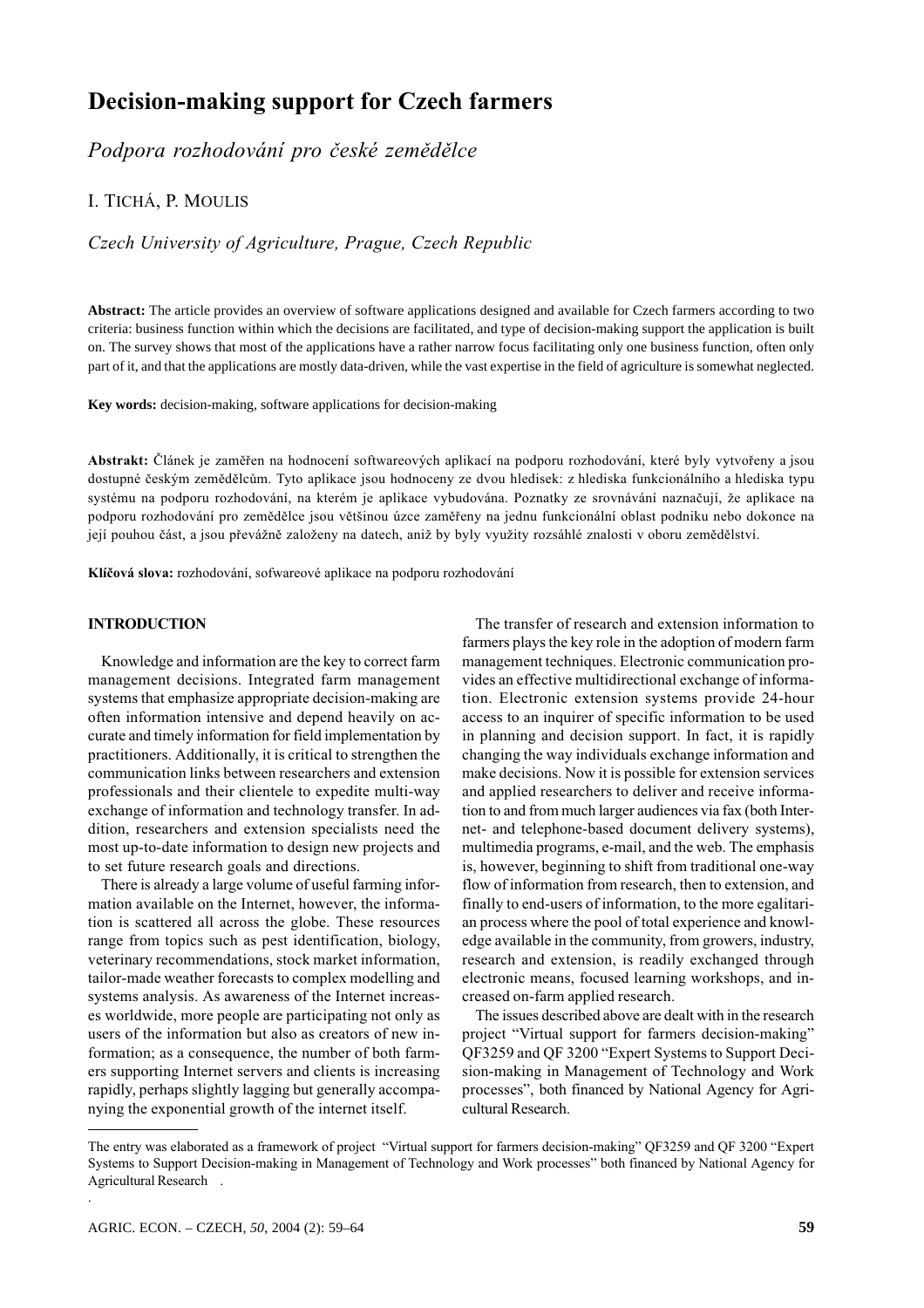### **OBJECTIVES, MATERIAL AND METHODS**

The objectives of the paper are twofold:

- to provide a review of decision support systems and
- to compare decision support systems design specifically for farmers use in the Czech Republic.

#### **Characteristics of DSS**

In the late 1970's a number of companies developed interactive information systems that used data and models to help managers analysed semi-structured problems. These systems were called Decision Support Systems (DSS). DSS can be designed to support decision-makers at any level of an organisation. They can support operations, financial management and strategic decision-making. DSS are both off-the-shelf and tailor-made systems. DSS may support a small group of managers using a single personal computer or a large group of managers in a networked client-server environment. These latter systems are often called Enterprise-Wide DSS.

Although Decision Support Systems have many connotations, based on Steven Alter's (1980) pioneering research the following three major characteristics can be defined:

- 1. DSS are designed specifically to facilitate decision processes.
- 2. DSS should support rather than automate decisionmaking,
- 3. DSS should be able to respond quickly to decisionmakers changing needs.

C. Holsapple and A. Whinston (1996) identified five broad characteristics of DSS:

- 1. A DSS includes a body of knowledge that describes some aspects of the decision-maker's world that specifies how to accomplish various tasks, that indicates what conclusions are valid in various circumstances and so forth.
- 2. A DSS is able to acquire and maintain descriptive knowledge (i.e. record keeping) and other kind of knowledge as well (i.e. procedure keeping, rule keeping, etc.).
- 3. A DSS has an ability to present knowledge on an ad hoc basis in various customized ways as well as in standardized reports.
- 4. A DSS has an ability to select any desired subset of stored knowledge for either presentation or deriving new knowledge in the course of problem recognition and/or problem solving.
- 5. A DSS can interact directly with a decision-maker or participant in a decision in such a way that the user has a flexible choice and sequence of knowledge management activities.

There is a number of other sources, which might contribute to further explanation of concept of decision support systems, however for the purpose of this paper the following classification have been found useful to introduce practical DSS modifications.

## **Decision Support Systems**

Communications-Driven DSS is a type of DSS that emphasizes communications, collaboration and shared decision-making support. A simple bulletin board or threaded email is the most elementary level of functionality. Groupware is often defined as "software and hardware for shared interactive environments" intended to support and augment group activity. Groupware is a subset of a broader concept called Collaborative Computing. Communications-Driven DSS enable two or more people to communicate with each other, share information and co-ordinate their activities. Group Decision Support Systems or GDSS is a hybrid type of DSS that allows multiple users to work collaboratively in group work using various software tools. Examples of group support tools are: audio conferencing, bulletin boards and web-conferencing, document sharing, electronic mail, computer supported face-to-face meeting software, and interactive video.

Communications-Driven DSS software has at least one of the following characteristics:

- Enables communication between groups of people
- Facilitates the sharing of information
- Supports collaboration and coordination between people
- Supports group decision tasks.

Key research issues for Communications-Driven DSS include impacts on group processes and group awareness, multi-user interfaces, concurrency control, communication and coordination within the group, shared information space and the support of a heterogeneous, open environment, which integrates existing single-user applications. Communications-Driven Decision Support Systems are often categorized according to the time/location matrix using the distinction between same time (synchronous) and different times (asynchronous), and between same place (face-to-face) and different places (distributed).

Data-driven DSS is a type of DSS that emphasizes access to and manipulation of a time-series of internal company data and sometimes-external data. Simple file systems accessed by query and retrieval tools provide the most elementary level of functionality. Data warehouse systems that allow the manipulation of data by computerized tools tailored to a specific task and setting or by more general tools and operators provide additional functionality. Data-driven DSS with On-line Analytical Processing (OLAP) provides the highest level of functionality and decision support that is linked to analysis of large collections of historical data. Executive Information Systems (EIS) and Geographic Information Systems (GIS) are special purpose Data-Driven DSS.

A Data Warehouse is a database designed to support decision-making in organizations. It is batch updated and structured for rapid online queries and managerial summaries. Data warehouses contain large amounts of data. A data warehouse is a subject-oriented, integrated, time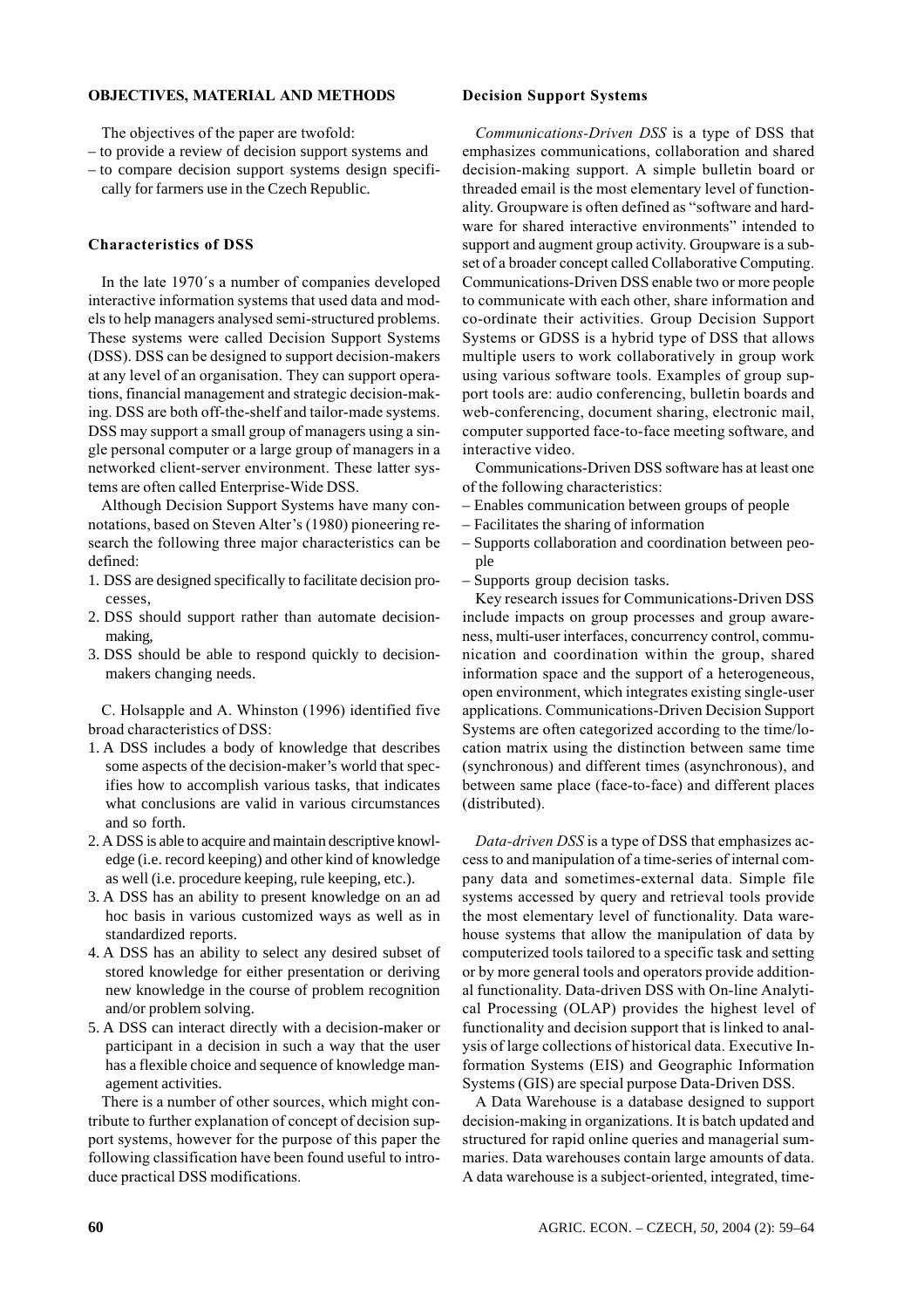variant, non-volatile collection of data in support of management's decision-making process.

On-line Analytical Processing (OLAP) software is used for manipulating data from a variety of sources that has been stored in a static data warehouse. The software can create various views and representations of the data. For a software product, to be considered an OLAP application it must contain three key features: 1. multidimensional views of data; 2. complex calculations; and 3. time oriented processing capabilities.

Executive Information Systems (EIS) are computerized systems intended to provide current and appropriate information to support executive decision making for managers using a networked workstation. The emphasis is on graphical displays and an easy to use interface that present information from the corporate database. They are tools to provide canned reports or briefing books to top-level executives. EIS offer strong reporting and drilldown capabilities.

A Geographic Information System (GIS) or Spatial DSS is a support system that represents data using maps. It helps people to access, display and analyse data that have geographic content and meaning.

Document-Driven DSS is a relatively new field in Decision Support. Document-Driven DSS is focused on the retrieval and management of unstructured documents. Documents can take many forms, but can be broken down into three categories: Oral, written, and video. Examples of oral documents are conversations that are transcribed; video can be news clips, or television commercials; written documents can be written reports, catalogues, and letters from customers, memos, and even e-mail.

It is estimated that American businesses store almost 1.3 trillion documents, which can use up to 50% of their floor space. Yet only 5 to 10 percent of these documents are available to managers for use in decision-making. Unfortunately documents are not standardized in a uniform pattern or structure. Managers and IT/IS staff need a way to transform these documents into usable formats that can be compared and processed to support decisionmaking. New information technology and software is making this concept into a reality (Fedorowicz 1996).

Knowledge-Driven DSS can suggest or recommend actions to managers. These DSS are person-computer systems with specialized problem-solving expertise. The "expertise" consists of knowledge about a particular domain, understanding of problems within that domain, and "skill" at solving some of these problems. A related concept is Data Mining. It refers to the class of analytical applications that search for hidden patterns in a database. Data mining is the process of sifting through large amounts of data to produce data content relationships. Tools used for building Knowledge-Driven DSS are sometimes called Intelligent Decision Support methods.

Model-Driven DSS emphasize access to and manipulation of a model, for example, statistical, financial, opti-

misation and/or simulation models. Simple statistical and analytical tools provide the most elementary level of functionality. Some OLAP systems that allow complex analysis of data may be classified as hybrid DSS systems providing both modelling and data retrieval and data summarization functionality. In general, modeldriven DSS use complex financial, simulation, optimisation or multi-criteria models to provide decision support. Model-driven DSS use data and parameters provided by decision makers to aid decision makers in analysing a situation, but they are not usually data intensive, that is very large data bases are usually not need for model-driven DSS. Early versions of Model-Driven DSS were called Computationally Oriented DSS or model-oriented or model-based decision support systems.

#### Key Terms:

- *Decision Analysis tools* DA tools help decision makers decompose and structure problems. The aim of these tools is to help a user apply models like decision trees, multi-attribute utility models, bayesian models, Analytical Hierarchy Process (AHP), and related models.
- *Forecasting Support System* A computer-based system that supports users in making and evaluating forecasts. Users can analyse time series of data.
- *Linear Programming* A mathematical model for optimal solution of resource allocation problems.
- *Simulation* A technique for conducting one or more experiments that test various outcomes resulting from a quantitative model of a system.

Spreadsheet-based DSS Resources Both Model-Driven and Data-Driven DSS can be built using spreadsheets. Solver add-ins is popular for building Model-Driven DSS based on optimisation models. Small-scale, Data-Driven DSS can be built using Pivot table capabilities.

Web-Based DSS deliver decision support information or decision support tools to a manager or business analyst using a "thin-client" Web browser like Netscape Navigator or Internet Explorer that is accessing the Global Internet or a corporate intranet. The computer server that is hosting the DSS application is linked to the user's computer by a network with the TCP/IP protocol. Web-Based DSS can be communications-driven, data-driven, document-driven, knowledge-driven, model-driven or a hybrid. Web technologies can be used to implement any category or type of DSS. Web-based means the entire application is implemented using Web technologies; Web-enabled means key parts of an application like a database remain on a legacy system, but the application can be accessed from a Web-based component and displayed in a browser.

## RESEARCH OUTCOMES

With respect to specific requirements on decision-making in farming, software application designed for the use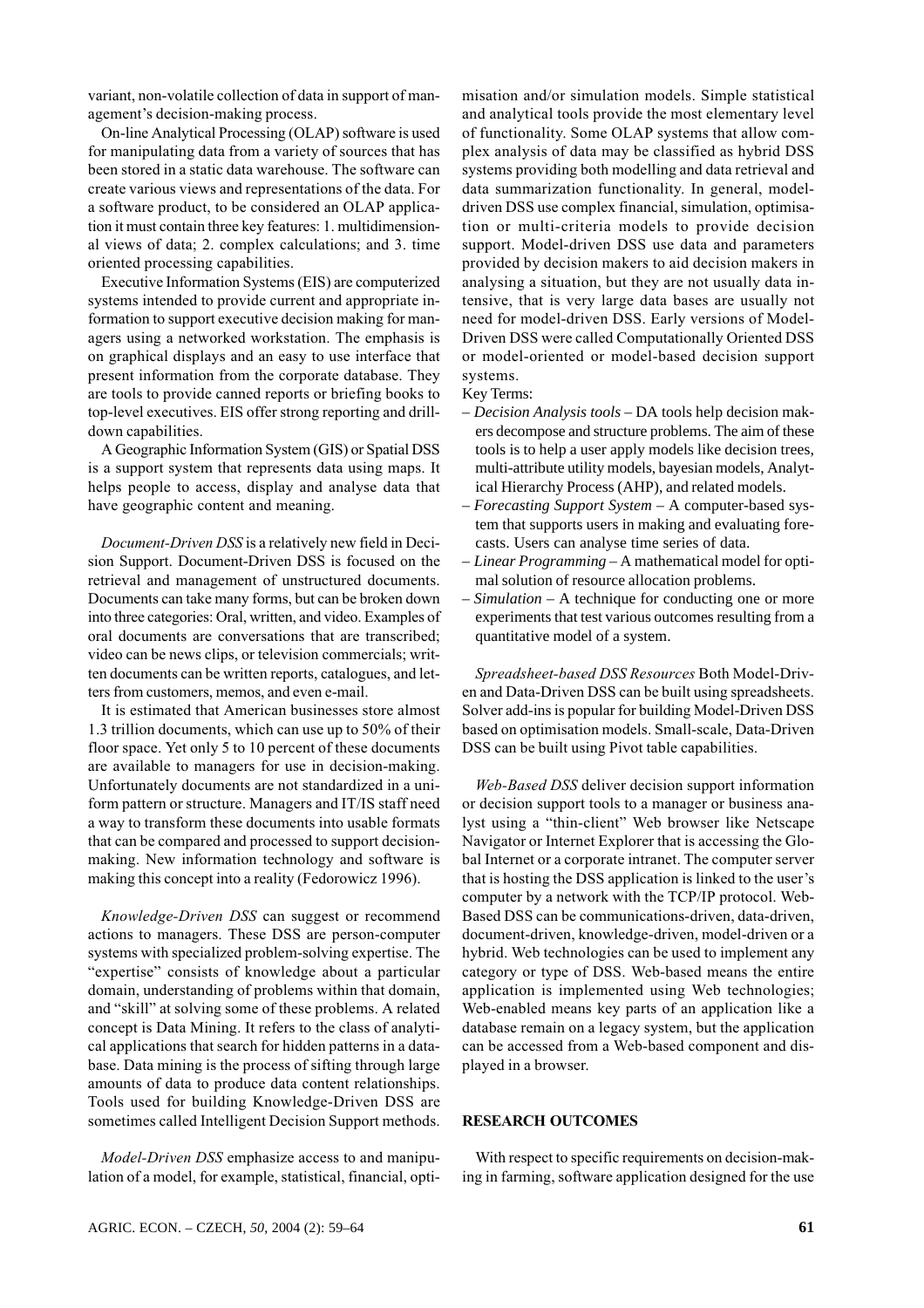Table 1. List of software applications according to business functions facilitated

| Software application                                | Producer              | Production |        | Operations | <b>Business</b> | Property             |
|-----------------------------------------------------|-----------------------|------------|--------|------------|-----------------|----------------------|
|                                                     |                       | plant      | animal | managemen  | administration  | management           |
| Evidentiary card                                    | AG info               |            |        |            |                 |                      |
| Property claim management                           | AG info               |            |        |            |                 |                      |
| <b>Shares</b>                                       | AG info               |            |        |            |                 |                      |
| Land and Building Management                        | AG info               |            |        |            |                 |                      |
| S-maps                                              | AG info               |            |        |            |                 |                      |
| Property Tax                                        | AG info               |            |        |            |                 |                      |
| Green oil                                           | AG info               |            |        |            |                 |                      |
| Agronomist                                          | AG info               |            |        |            |                 |                      |
| Cattle                                              | AG info               |            |        |            |                 |                      |
| Cattle (meat breeds)                                | AG info               |            |        |            |                 |                      |
| Reporting                                           | AG info               |            |        |            |                 |                      |
| Pigs                                                | AG info               |            |        |            |                 |                      |
| Pasture Diary                                       | AG info               |            |        |            |                 |                      |
| Livestock Wholesale                                 | AG info               |            |        |            |                 |                      |
| <b>AGRO-EVIDENCE</b>                                | <b>AGRETA</b> Žamberk |            |        |            |                 |                      |
| Cattle Nourishment                                  | Agrokonzulta Žamberk  |            |        |            |                 |                      |
| Optimisation of feeding<br>mixtures                 | Agrokonzulta Žamberk  |            |        |            |                 |                      |
| <b>AGROKROM</b>                                     | ZVÚ Kroměříž          |            |        |            |                 |                      |
| Agrosoft pigs                                       | Agrosoft Tábor        |            |        |            |                 |                      |
| Agrosoft feeding ratio                              | Agrosoft Tábor        |            |        |            |                 |                      |
| <b>MAIS</b>                                         | Alcedo                |            |        |            |                 |                      |
| Database of businesses                              | Alcedo                |            |        |            |                 |                      |
| PC Cattle                                           | Algo Hradec Králové   |            |        |            |                 |                      |
| <b>ZEMAN</b>                                        | <b>BM</b> servis      |            |        |            |                 |                      |
| FarmInfo                                            | CompAct Bohemia       |            |        |            |                 |                      |
| GC Modifications MS Windows                         | Geocentrum            |            |        |            |                 |                      |
| Map 3                                               | Gepro                 |            |        |            |                 |                      |
| Katavis                                             | Ivar                  |            |        |            |                 |                      |
| <b>MIKROREP</b>                                     | Konfirm               |            |        |            |                 |                      |
| <b>PLEMEX</b>                                       | Konfirm               |            |        |            |                 |                      |
| <b>KRMEX</b>                                        | Konfirm               |            |        |            |                 |                      |
| Book of plots                                       | Leading farmers       |            |        |            |                 |                      |
| Reports                                             | Leading farmers       |            |        |            |                 |                      |
| Green oil                                           | OK data               |            |        |            |                 |                      |
| <b>Breeding</b>                                     | <b>PLEMO</b>          |            |        |            |                 |                      |
| Livestock                                           | Profex                |            |        |            |                 |                      |
| Land book                                           | Profex                |            |        |            |                 |                      |
| Property share book                                 | Profex                |            |        |            |                 |                      |
| Livestock - version 9.07                            | Softteam              |            |        |            |                 |                      |
| KPÚ 4.0.                                            | Topol Software        |            |        |            |                 |                      |
| MAPOP, HeleTAX, TAX 2003,<br><b>ORBIS Mapper 32</b> | <b>Topol Pro</b>      |            |        |            |                 | for forestry<br>mgt. |
| Variex - plant protection                           | Variex                |            |        |            |                 |                      |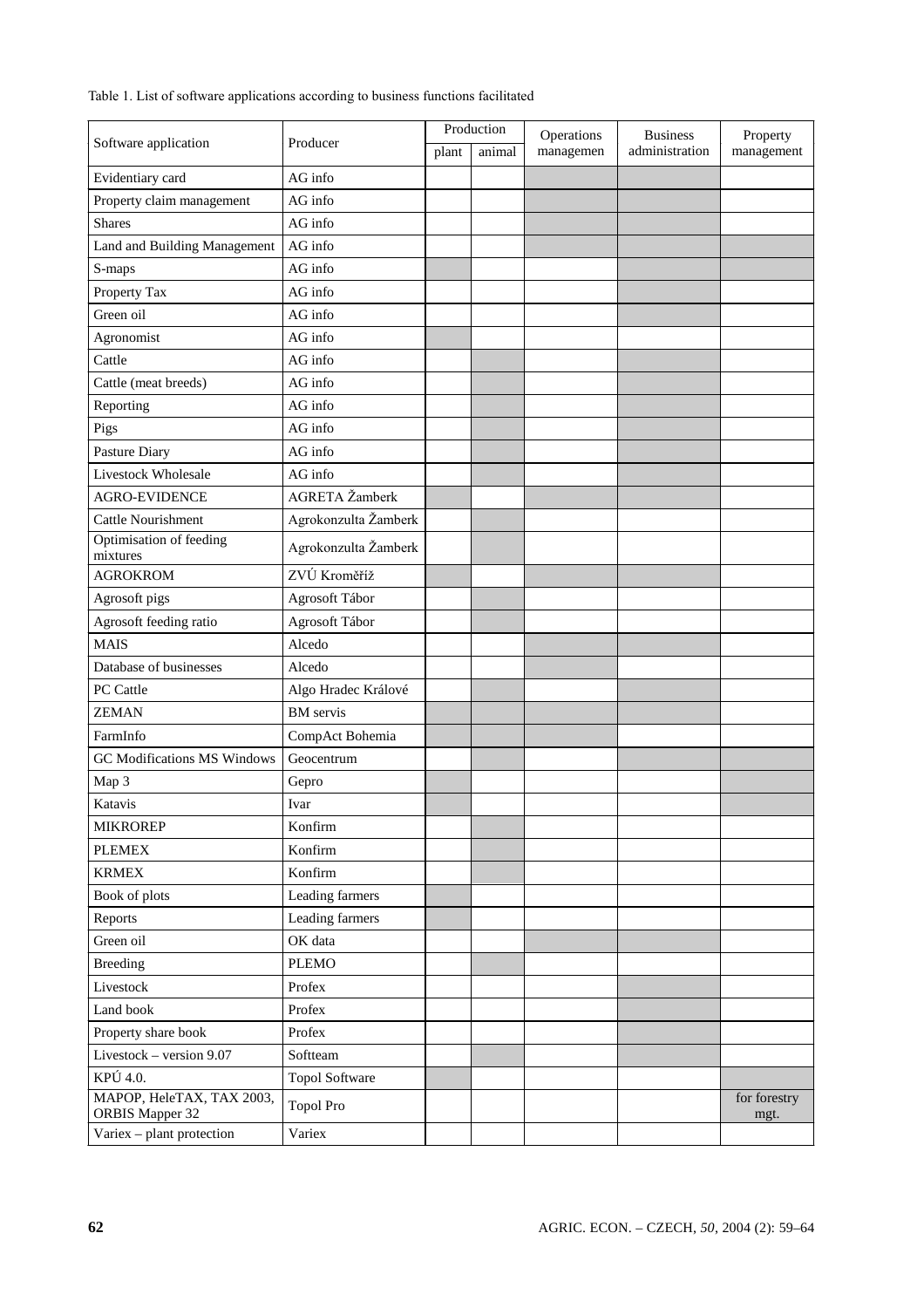#### Table 2. List of software applications according to type of DSS

| Software application                         | Producer             | Knowledge-driven<br><b>DSS</b> | Combined DSS          | Data-driven DSS |
|----------------------------------------------|----------------------|--------------------------------|-----------------------|-----------------|
| Evidentiary card                             | AG info              |                                |                       |                 |
| Property claim management                    | AG info              |                                |                       |                 |
| <b>Shares</b>                                | AG info              |                                |                       |                 |
| Land and Building Management                 | AG info              |                                |                       |                 |
| S-maps                                       | AG info              |                                |                       |                 |
| Property Tax                                 | AG info              |                                |                       |                 |
| Green oil                                    | AG info              |                                |                       |                 |
| Agronomist                                   | AG info              |                                |                       |                 |
| Cattle                                       | AG info              |                                |                       |                 |
| Cattle (meat breeds)                         | AG info              |                                |                       |                 |
| Reporting                                    | AG info              |                                |                       |                 |
| Pigs                                         | AG info              |                                |                       |                 |
| Pasture Diary                                | AG info              |                                |                       |                 |
| Livestock Wholesale                          | AG info              |                                |                       |                 |
| <b>AGRO-EVIDENCE</b>                         | AGRETA Žamberk       |                                |                       |                 |
| Cattle Nourishment                           | Agrokonzulta Žamberk |                                | $\bullet$ , S         |                 |
| Optimisation of feeding mixtures             | Agrokonzulta Žamberk |                                | $\bullet$ , S         |                 |
| <b>AGROKROM</b>                              | ZVÚ Kroměříž         |                                | $\bullet$ , S         |                 |
| Agrosoft pigs                                | Agrosoft Tábor       |                                |                       |                 |
| Agrosoft feeding ratio                       | Agrosoft Tábor       |                                | $\bullet, S$          |                 |
| <b>MAIS</b>                                  | Alcedo               |                                |                       |                 |
| Database of businesses                       | Alcedo               |                                |                       |                 |
| PC Cattle                                    | Algo Hradec Králové  |                                |                       |                 |
| <b>ZEMAN</b>                                 | BM servis            |                                | S                     |                 |
| FarmInfo                                     | CompAct Bohemia      |                                |                       |                 |
| GC Modifications MS Windows                  | Geocentrum           |                                | $\bullet$ , S         |                 |
| Map 3                                        | Gepro                |                                |                       |                 |
| Katavis                                      | Ivar                 |                                |                       |                 |
| <b>MIKROREP</b>                              | Konfirm              |                                | S                     |                 |
| <b>PLEMEX</b>                                | Konfirm              |                                | S                     |                 |
| <b>KRMEX</b>                                 | Konfirm              |                                | S                     |                 |
| Book of plots                                | Leading farmers      |                                | S                     |                 |
| Reports                                      | Leading farmers      |                                | S                     |                 |
| Green oil                                    | OK data              |                                | S                     |                 |
| Breeding                                     | <b>PLEMO</b>         |                                | S                     |                 |
| Livestock                                    | Profex               |                                | $\bullet$ , S         |                 |
| Land book                                    | Profex               |                                | $\bullet$ , S         |                 |
| Property share book                          | Profex               |                                |                       |                 |
| Livestock - version $9.07$                   | Softteam             |                                |                       |                 |
| KPÚ 4.0.                                     | Topol Software       |                                | $\bullet$ , S         |                 |
| MAPOP, HeleTAX, TAX 2003,<br>ORBIS Mapper 32 | Topol Pro            |                                |                       |                 |
| Variex - plant protection                    | Variex               |                                | $\bullet, \mathrm{S}$ |                 |

S – DSS is built on specific data (gathered locally), otherwise data available on national level are used